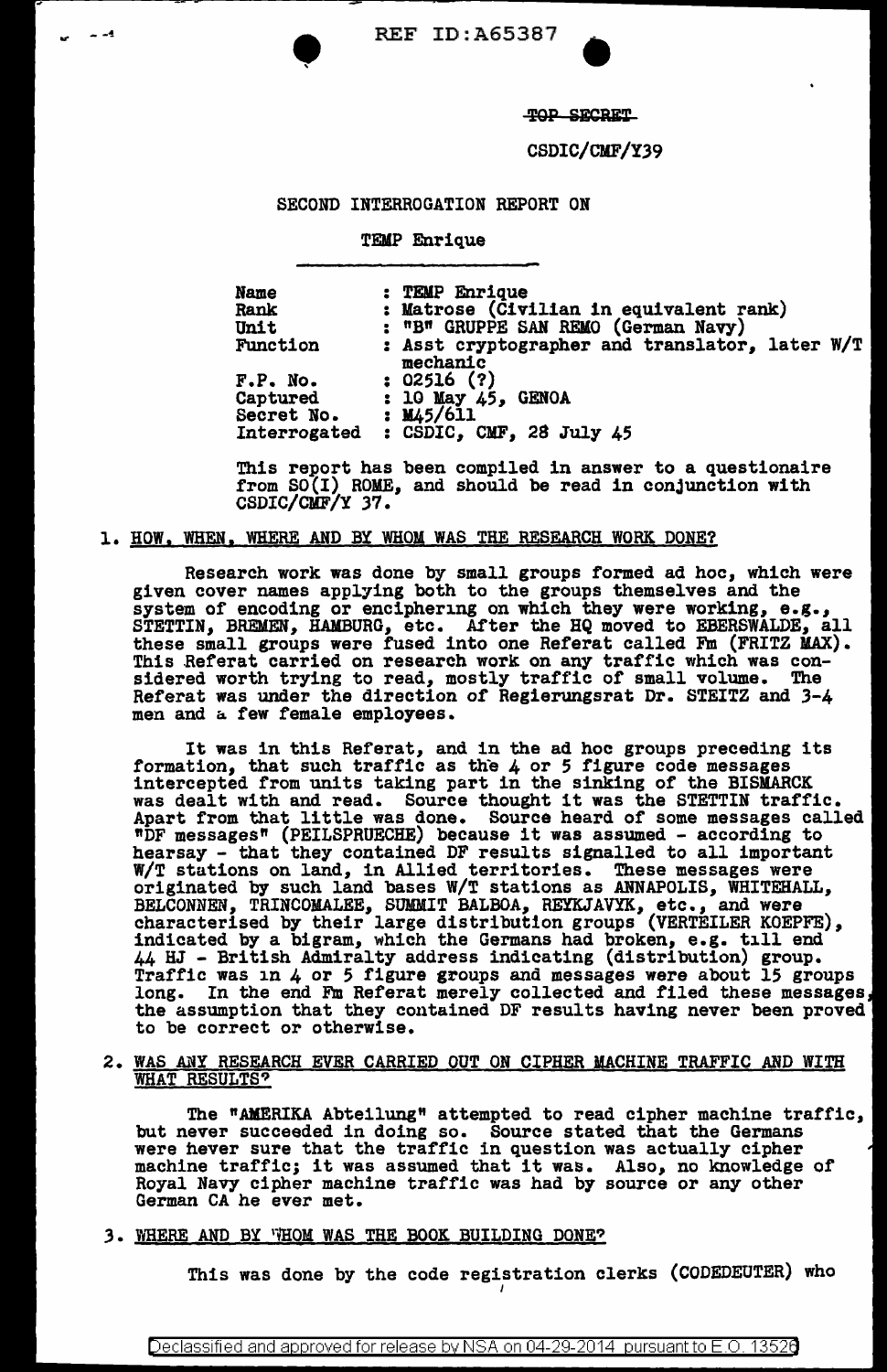### - 2 - TOP SECRET CSDIC/CMF/Y 39

entered everything on cards and kept the "book" as well. As source put it, they did the work from a statistical and an interpreter's point of view ("STATISTISCH UND DEUTUNGSMAESSIG"). Any new code groups were submitted to the Head of General Referat "F" (Ober-<br>regierungsrat TRANOW) who decided if they were correct (confirmed) and then passed them on for circulation in a bulletin (for HQ use only) called the NACHTAUSGABE.

### 4. HOW AND IN WHAT FORM DID THE MATERIAL PROVIDED BY OKM OR AN MP Abt REACH THE TACTICAL GROUPS?

Source did not know how the Evaluation (AUSWERTUNG) passed on material to formations using it. He stated that by the time he arrived at the OKM, results of code-breaking were only of historical interest. He only visited the OC Evaluation's room once and saw a large map on the wall where all convoys were plotted. Before Mar. 43 results were supposed to have been of great tactical value. However, source could give no accurate details on this. He thought that 4 SKL III co-operated with BdU (BEFEHLSHABER der U-BOOTE) in 43 at BERLIN, Steinplatz, and, that MP Abt FLANDERN was in constant and direct touch with FdS (FUEHRER der SCHNELLBOOTE) SCHEVENINGEN. ' Source stated that in 4 SKL III a daily conference ("LAGEBESPRECHUNG") was held at 0900 hours at which matters of intercept, cryptography and strategic interest, etc., were discussed and decisions concerning work were taken. Only 4 SKL III personnel attended (heads of depts., etc.).

### 5. DID TACTICAL GROUPS EVALUATE AND TAKE ACTION ON INFORMATION OBTAINED?

Until Mar. 43 the BdU relied very much on 4 SKL lII for information on convoys sailing on a route: HALIFAX, BERMUDA, GREENLAND, IRISH CHANNEL and LIVERPOOL or CLYDE. Information of tactical value to U-boots was sent by W/T to the OC U-boat pack concerned. Source stated that all the U-boat personnel recognised the value of the "B-Dienst".

#### 6. BOW WAS A WATCH ORGANISED FOR COPING WITH THE FLOW OF TRAFFIC FROM RAW MATERIAL TO FINISHED ARTICLE?

(a) W/T forms were collected from the Traffic Sorting or Distribution Group (VERTEILER-GRUPPE) every two hours. They had reached Distribution from the TP room.

(b) The i/c watch inspected W/T forms and sorted out at once the material which was 1n the code and recipher system the Referat worked on (i.e. certainties) and other traffic for sub-divisions or the Referat (say MUENCHEN BLAU, etc.) and doubtful traffic.

(c) Traffic was then passed to registration clerks of the watch to register the:-

Time Group (UHRZEIT GRUPPE)<br>5-figure group<br>4-figure (indicator) group<br>Bigram (rec. comouflage) and 5-figure group")<br>(Note: Probably "bigram and 4-figure group")<br>and the first five groups in the message.

(d) Traffic was then re-sorted with a view to finding pairs (SERIEN). W/T forms were kept for a fortnight in a cupboard with 100 shelves marked 00 to 99. One of the methods of finding a pair was to look for a double in the shelf marked with the same recipher camouflage bigram on the message just received.

(e) If a pair (SERIE) was formed, it was given a number and entered on a separate table called the SERIEN LISTE on which were